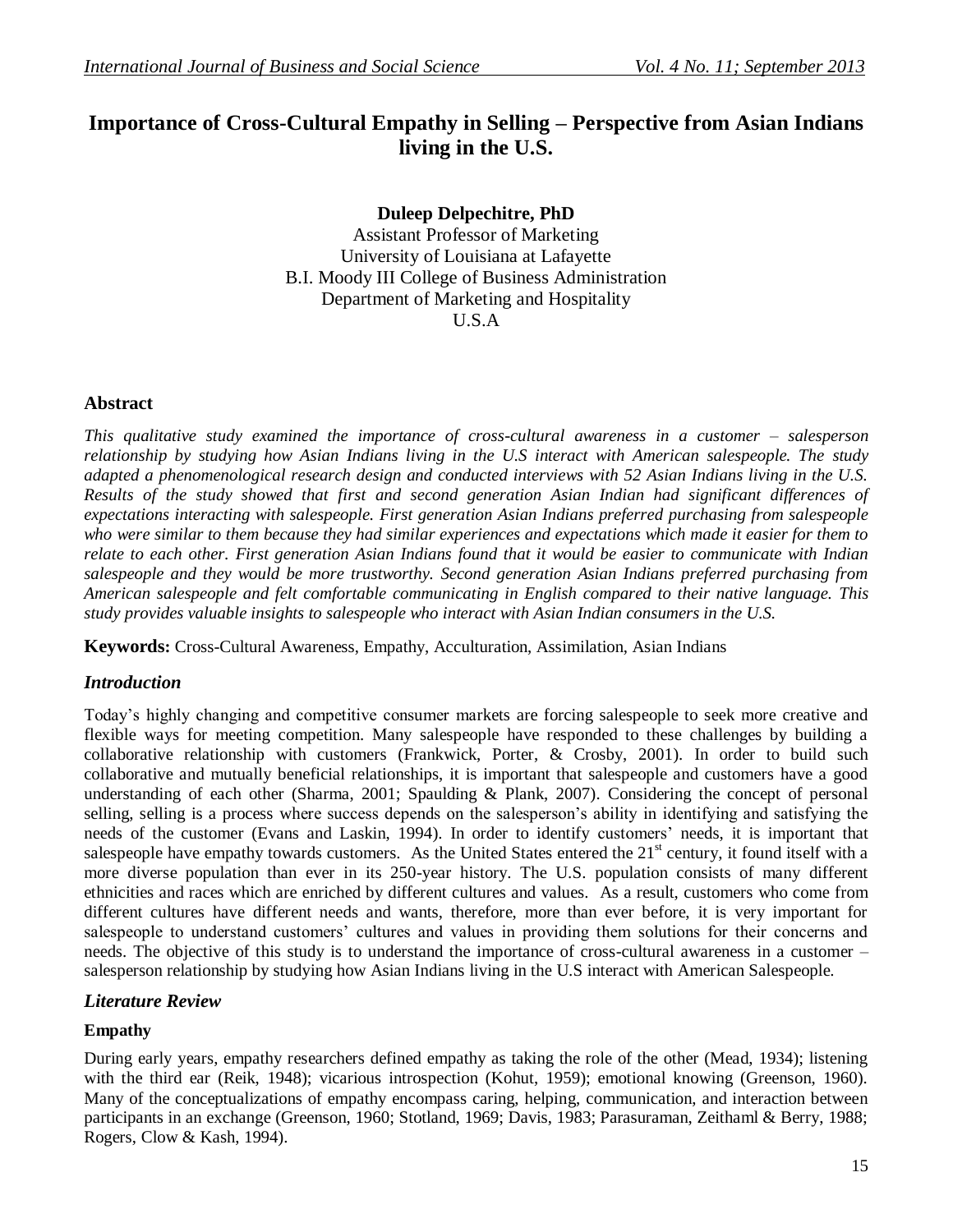Bohart and Greenberg's (1997) definitions of empathy include the idea of "trying to sense, perceive, share, or conceptualize how another person is experiencing the world". Dymond (1949) conceptualized empathy as "the imaginative transposing of oneself into the thinking, feeling, and acting of another and so structuring the world as he does", and Kohut (1984) saw empathy as the capacity to think and feel oneself into the inner life of another person. Researchers have defined empathy as a multi-dimensional construct that includes cognitive and affective empathy (Eisenberg, Fabes, Schaller, & Miller, 1989; Feshbach, 1982; Hoffman, 1984). Feshbach (1982) offers a conceptual model for empathy that includes three components; a cognitive ability to discriminate among affective states of others; a second, more advanced cognitive ability to assume the perspective and role of another person; and third, an emotional response.

#### **Cross- Cultural Empathy (Cultural Empathy)**

Cross-cultural empathy has been examined limitedly in the sales literature. The concept of cross-cultural empathy has been examined greatly in psychotherapy and counseling literature. Using Ridley and Lingle's (1996) definition, cross-cultural empathy could be defined in sales as the salesperson's ability and skill to identify and adapt to cultural differences between a salesperson and customer. This helps the salesperson to have an open attitude with the necessary knowledge and skill to work successfully across cultures. It involves a deepening of the human empathic response to permit a sense of mutuality and understanding across differences in value and expectation that cross-cultural interchange often involves.

Ibrahim (1991) identified the need to "convey empathy in a culturally consistent and meaningful manner" when working with culturally diverse groups. Sue, Yau, and Mao (1995) found that counselors' credibility with a client was influenced greatly if the counselor acknowledges the cultural differences between them. Since culture is multidimensional, Ridley and Lingle (1996) suggested that in order to communicate cultural empathy effectively to clients, in psychotherapy the counselor should simultaneously use perceptual, affective, and cognitive empathy. In psychotherapy literature, many studies have shown that if a counselor and client belong to the same ethnic group, they show a greater understanding of each other (Gim, Atkinson, and Kim, 1991; Lin, 1994; Lin, 1994). Although ethnic similarity is not a prerequisite to achieving cross-cultural empathy, the display of culturally sensitive responses and attitudes are essential to build cross-cultural empathy (D. Sue and Sundberg, 1996).

#### **Asian Indians Acculturation to the U.S. Culture**

Asian Indian immigrants have grown by a significant rate during the last decade. Before 1990, Asian immigrants accounted for 11% of all immigrants and between 1990 – 1994 it grew by 24% (U.S. Department of Commerce, 1994). Most of these immigrants do not encounter a big cultural shock or barriers in order to adapt to the U.S. culture. (Diwan & Jonnalagadda, 2001). Although on average Asian Indian (AI) immigrants have a higher social economical status compared to other immigrants, they are not a homogeneous group within AI communities. They have significant variations regarding their socio economic status, caste, religion, education levels, language, food habits and attitudes (Mogelongsky, 1995). Metha and Belk (1991) provided some insight about AIs living in the United States. They found that the second generation immigrants that are born in the U.S. were still integrating into the dominant culture rather than actually becoming a part of it.

On the other hand, immigrants who were born in their native countries were only partially integrated to the host country's culture. AIs who immigrated with a lower level of education (high school diploma or less) from a middle income class in India tend to have a lower fluency in English proficiency than the Indian immigrants who have a higher level of education (college degree or higher). This has a great influence on the acculturation process to the U.S. culture. Therefore, immigrants from a lower level of education have a harder time in acculturating to the U.S. culture (Diwan & Jonnalagadda, 2001).

#### First Generation Asian Indian

First generation AIs are defined as Indians who migrated after reaching adulthood with an average age of 18 or over. The first generation AIs migrated to the U.S. seeking to establish a better life. The first generation AIs take a longer time and have more obstacles in acculturating to the U.S. culture (Raj and Silvaman 2003).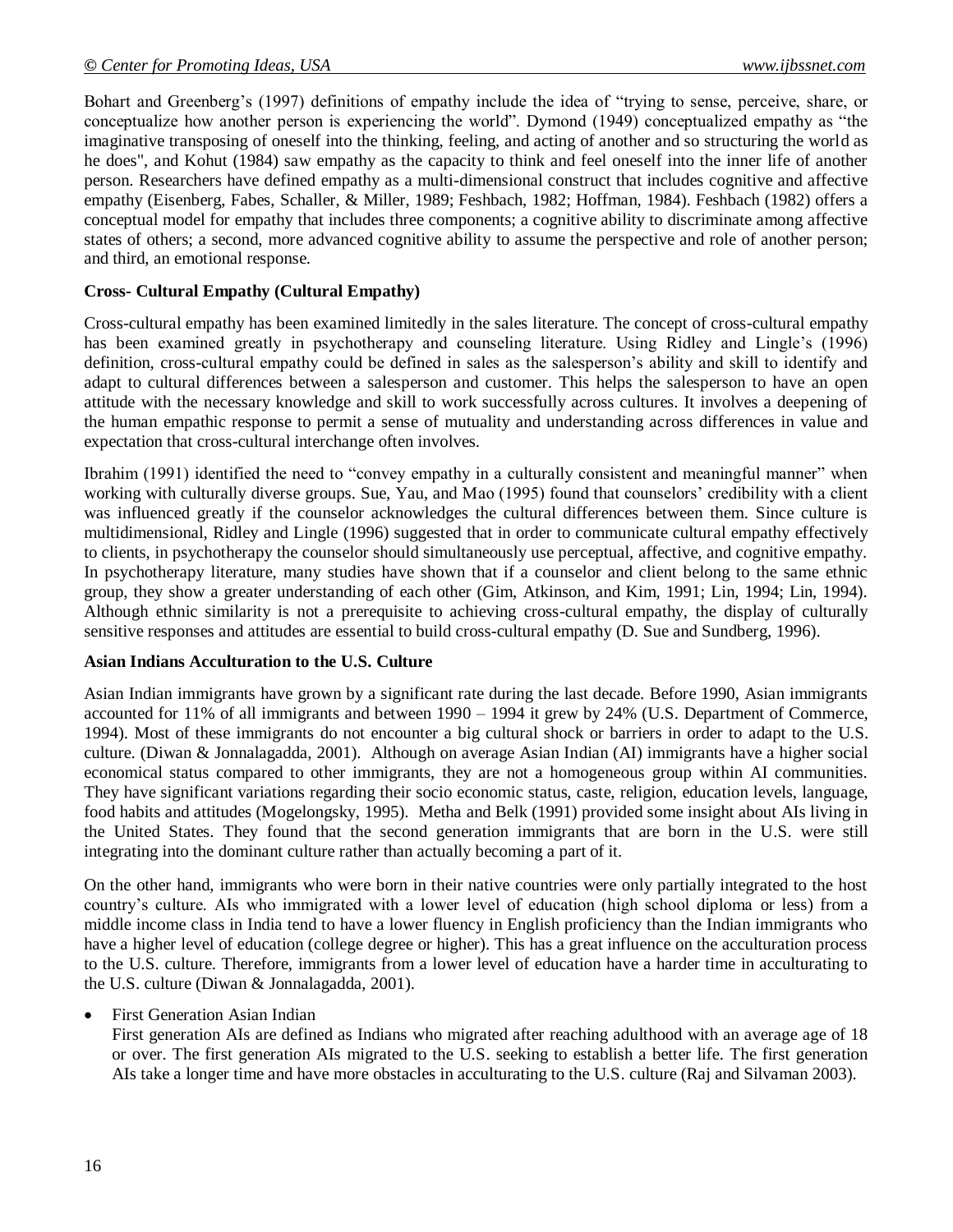## Second Generation Asian Indians

The second generation AIs are defined as being born in the U.S. and whose parents are first generation Indians or those who migrated as a child accompanying their parents. The second generation AIs do not always classify themselves as a part of the AI community. They consider themselves to be different with a mix of east and west culture. The second generation AIs have adapted well to the Western culture.

## *Theoretical Framework*

This study used symbolic interaction as the base theory. The theory claims that social participants in any social situation are constantly negotiating a shared definition of the situation. They take one another's viewpoints into account and interpret one another's behavior as they construct possible lines of interaction and select lines of action for implementation (Manis & Meltzer, 1978). Symbolic Interaction theory is based on three assumptions (Blumer 1969). The first assumption is that humans act on the basis of the meanings that things have for them which mean humans respond the attached meaning of things and act on the basis of meaning. Underlying this assumption is the presupposition that the individual human and the world exist separately, but individuals interpret the world through the use of symbols (language) in the process of interaction. Humans then act and communicate on the basis of the meaning that is derived from symbolic interaction.

Second assumption is focused on creating meaning during the process of interaction among individuals (Blumer 1969). An individual create meaning by admiring how others act to define things. Humans are able to create common meaning because individuals are able to agree on the meanings attached to things in their environment. The third assumption addresses the ever changing nature of meaning. Meanings are assigned and modified through an interpretive process that is ever changing, subject to redefinition, relocation and realignments (Blumer 1969). Humans have the cognitive capability for abstract and reflective thinking. This enables the development of the symbolic use of language and gestures for the creation and communication of meanings that produces a common response in interaction with others. This allows humans to place objects and events in time, create imaginary phenomena and learn without directly encountering the things to be learned. Therefore through selection and interpretation of stimuli, humans form new meanings and new ways to respond.

In Symbolic Interaction theory, the individual and the context in which the individual exist are inseparable. The nature of humans is best understood through individual interpretation of reality in a social context. The focus of research is on the nature of individual and collective social interaction. In order to understand individuals and collective social interactions, it is important to understand the meaning of a situation from the perspective of the individual and societal groups. The social world is created from interactions among humans therefore society consists of those individuals and their interactions within larger networks of other individuals and groups. Symbolic Interaction theory provides a theoretical foundation for studying how individuals interpret and create meaning from objects and other humans and how this process of interpretation leads to behavior in specific situations.

# *Methodology*

This study used a phenomenological design. According to Patton (2002) phenomenological design provides the opportunity to understand social and psychological phenomena from the perspective of the people involved. Van Manen (1990) defined a phenomenological study as one that describes. The meaning of the lived experiences for several individuals about a particular concept (i.e., the phenomenon). In order to conduct a meaningful phenomenological study, Patton suggested four key steps that an investigator should follow. First, the phenomenological investigator must understand the philosophical perspectives behind the approach, especially certain preconceptions regarding the study. Secondly, the phenomenological investigator should develop research questions which investigate the meanings of individuals' lived experiences such that the subject can sufficiently describe their feelings, thoughts, and beliefs. Third, it is important that subjects of a phenomenological study be carefully selected for their ability to fully describe the phenomenon under investigation, based upon their having had real and lived experiences. Finally, phenomenological investigation requires rigorous data analysis which could help the investigator in understanding and deriving emergent themes.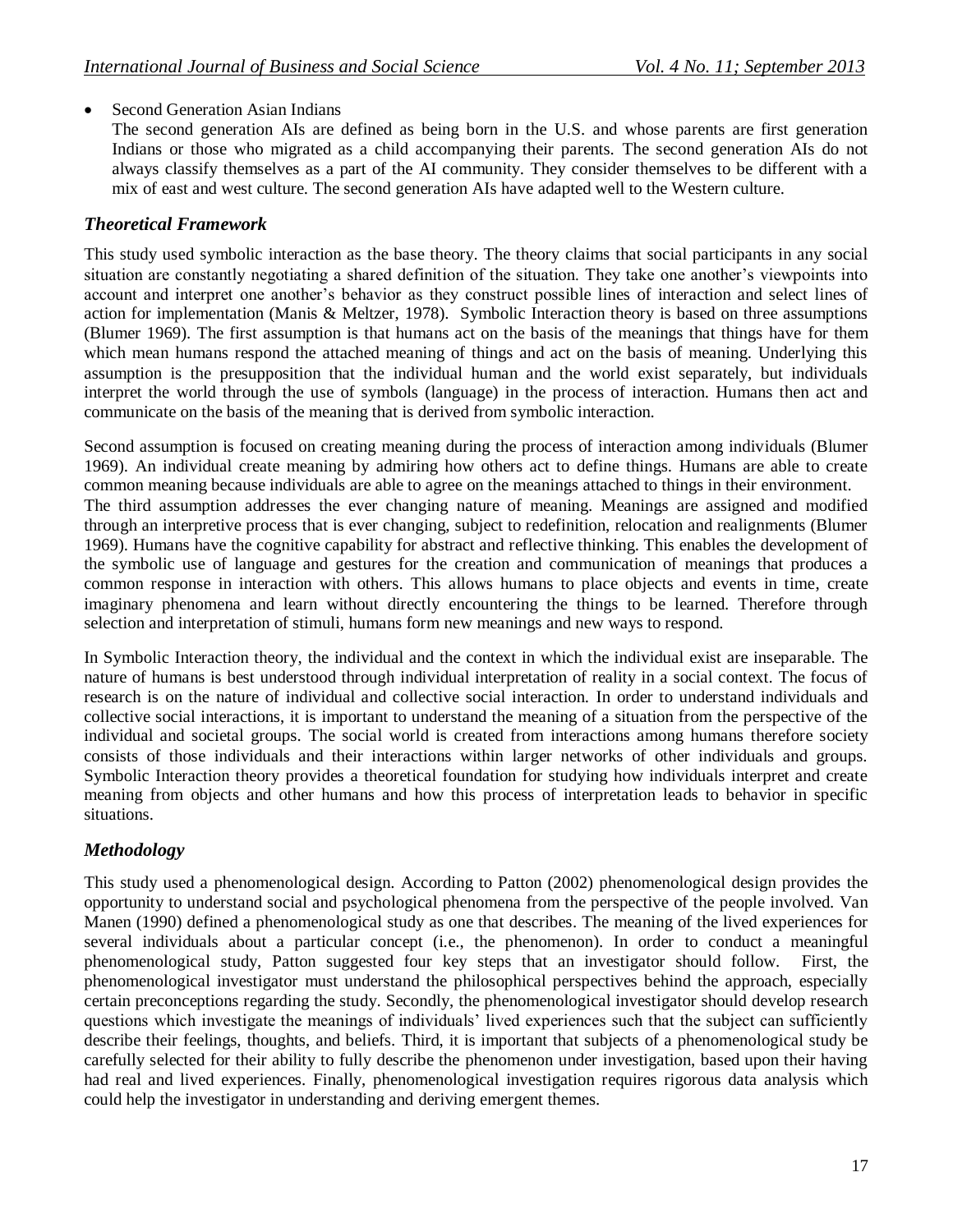## **Data Collection**

Participants were recruited from Indian communities who were living in Cincinnati, Ohio and Columbus, Ohio metropolitan area. Researcher first contacted some community leaders and explained to them the purpose of the research. Through the community leaders the researcher was able to recruit participants for the study.

Face to face interviews were conducted with participants in a location of their choice. At the interview site, subjects were told about the study procedure, how confidentiality will be managed, and were given the opportunity to ask any questions. The interview contained both structured and unstructured questions so the researcher was able to extract views and opinions from participants. The participants were given the opportunity to discuss anything pertaining to the research framework. Each interview took approximately an hour and was audio taped for data analysis. None of the subjects objected for audio taping the interviews. The questions for the interview were formulated using previous studies done on cross-cultural empathy, relationship selling, and on acculturation.

### **Sample**

A total of 52 face-to-face interviews were conducted. Twenty two interviews were conducted with first generation AIs and 30 interviews were conducted with second generation AIs. Out of the twenty two first generation AI participants, 12 were men and 10 were females. Of the thirty second generation AI participants, 16 were men and 14 were women. In order to participate in this study the individual or the household should have lived in the United States for more than 2 years and have migrated from any South Asian country. All subjects are assumed to have some interaction with a salesperson of a different ethnic group.

### **Data Analysis and Interpretation**

In qualitative research, data collection and data analysis is a simultaneous process. According to Creswell (2003), qualitative researchers identify and describe patterns from participants. The researcher then attempts to understand and explain these patterns and themes. In the current study, the researcher audio taped all the interviews and transcribed the interviews to paper format. The researcher then coded each transcript. Qualitative data analysis software package Nvivo Version 9 was used to analyze each transcript. Data analysis was a multi-step process, which include multiple forms of coding. First the researcher conducted open coding to find commonalities that reflected categories which focused on broader themes (Strauss and Corbin, 1998). This was followed by axial coding which relate the initial broader themes to each other to form a basic framework for analysis (Corbin and Strauss, 1990). Next, theoretical coding was conducted which consists of integrating the textual data into the emerged conceptual framework (Corbin and Strauss, 1990).

### **Validity and Reliability**

Consistency, reliability, dependability, and audit ability with regard to qualitative research is directly correlated with the degree of consistency between what has been researched and what is represented in the final text (Mantzoukas, 2004). Internal validity was constructed by spending significant time with each respondent in order to get to know them and to confirm the collected data was accurate. After the completion of primary coding, a marketing professor and a PhD student was utilized to confirm the coding which increased the validity of the coding process. After the completion of the data mining process, the findings were provided to a selected group of participants to confirm that the findings were accurately and correctly interpreted.

### *Results*

### **Emergent Themes**

Five key themes emerged emphasizing the importance of cross-cultural awareness and empathy; cultural and value similarities, language similarities (accent), level of comfort, trust, and helping behavior. When asked the question, "If you needed to purchase life insurance, would you prefer talking to a life insurance agent who is an Indian or non-Indian?" Out of the 22, first generation AI 19 of the participants confirmed that they would prefer talking with an AI salesperson.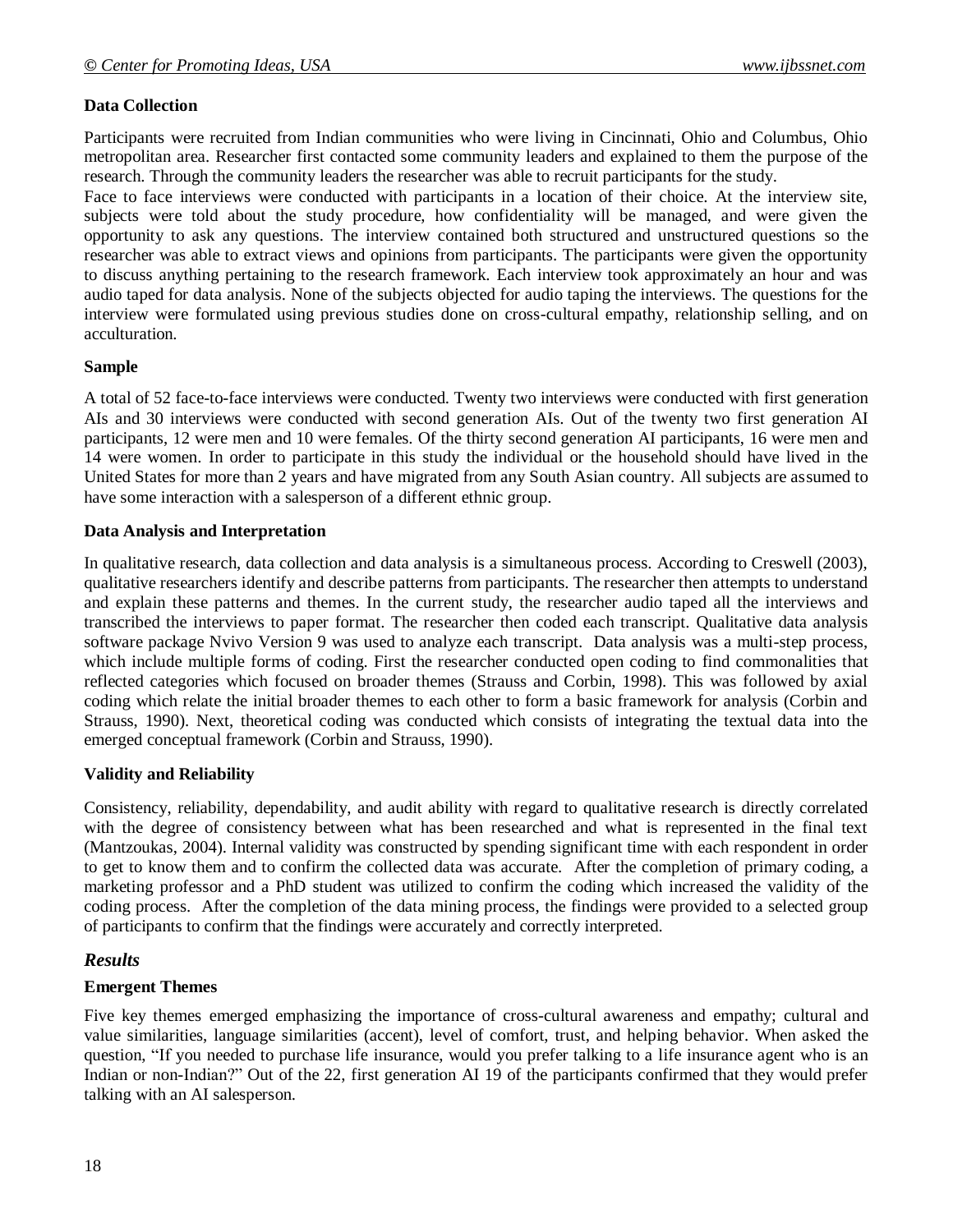Only 8 out of the 30 second generation AIs preferred talking to an AI life insurance agent. 16 of the second generation AIs mentioned that the salesperson ethnicity has no bearing on who they would talk to when purchasing life insurance. When asked to justify their response significantly different responses were obtained from first and second generation AIs.

Theme 1: Importance of Cultural and Value Similarities

The majority of the first generation AI who migrated to the U.S. valued and appreciated their culture and hailed their cultural heritage. As a result of this, they were embedded in their cultural values and norms, and viewed western cultures as "different". Therefore, they felt more comfortable communicating and doing business with people who had similar cultural values as they did so that they could relate well to each other. This was evident from the responses which were obtained from the participants: A forty two year old first generation AI participant: "my husband and I met an insurance salesperson recently. He was emphasizing the importance of retirement, retirement homes, and funeral arrangement costs…In our culture we don't think about those things.. when we retire we go to our children, it is our children's responsibility to take care of us when we get old, and it is their responsibility to have a respectable funeral for their parents. After all we worked hard to provide a good future for our children..."

A fifty one year old first generation AI male: "People here are in a rush… they want to make quick decisions and sales people always push you to buy this and buy that… I like to take my time and think when I buy something. It is important for me that the salesperson or any other person respect that.. I think an Indian salesperson would never rush another Indian person to buy…"Second generation AIs responses were different from the first generation AIs. Second generation AIs responses showed that they are not concerned about the ethnicity or the origin of the salesperson or the importance of Indian values and norms. They were more concerned about the salesperson knowledge, ability to identify customer needs, and product features. A twenty nine year old second generation AI: "I don't really care about the ethnicity of the salesperson, whether he or she is white, black or brown. As long as the salesperson knows what he or she is talking about and is honest I am fine with whoever it is…"A twenty eight year old second generation AI: "Whether the salesperson in Indian or American, he needs to be aware of my requirements and needs. As long as the financial specialist can provide a policy to full fill my needs and requirements, I really don't worry whether the salesperson is Indian or not… to be honest!"

Theme 2: Communication Difficulties

Many first generation AIs highlighted that they have a communication barrier when communicating with American salespeople. It is important to understand that all the participants who were interviewed for the study were able to communicate in English very fluently. However, they all had a thick Indian accent. Many of the participants believed that non-Indian salespeople had a hard time understanding what they were communicating. This was highlighted by some of the responses which were recorded:

A thirty seven year old first generation AI: ".Of course the way we would pronounce words and the way Americans pronounce words are different.. it is a annoying when you have to repeat the same word multiple times when you talk…" Second generation AIs had a different perspective when it came to communication. Second generation AIs preferred using English to communicate compared to a native language. A twenty eight year old second generation AI: "... my parents and I came to the U.S when I was 5 years old. I am more fluent in English than in Hindi… although at home my parents talk in Hindi I talk in English…"

Theme 3: Comfort Level

Generally the first generation AIs stated that they would feel more comfortable when they do business with an AI salesperson than a non-AI salesperson. This is because first generation AIs lived most of their lives in India and they felt comfortable conversing with people from that part of the world as they can speak in their native language and had similar interests such as sports, politics, and other social events. A forty one year old first generation AI: "…I think it would be easy to talk to an Indian because we have common interests, I could talk about cricket, politics, and many other things that would be mutually interesting…" A thirty four year old first generation AI: "… This goes along with what we talked about earlier with accent, an Indian person would understand me immediately and I wouldn't need to repeat, which makes talking easier and more comfortable…"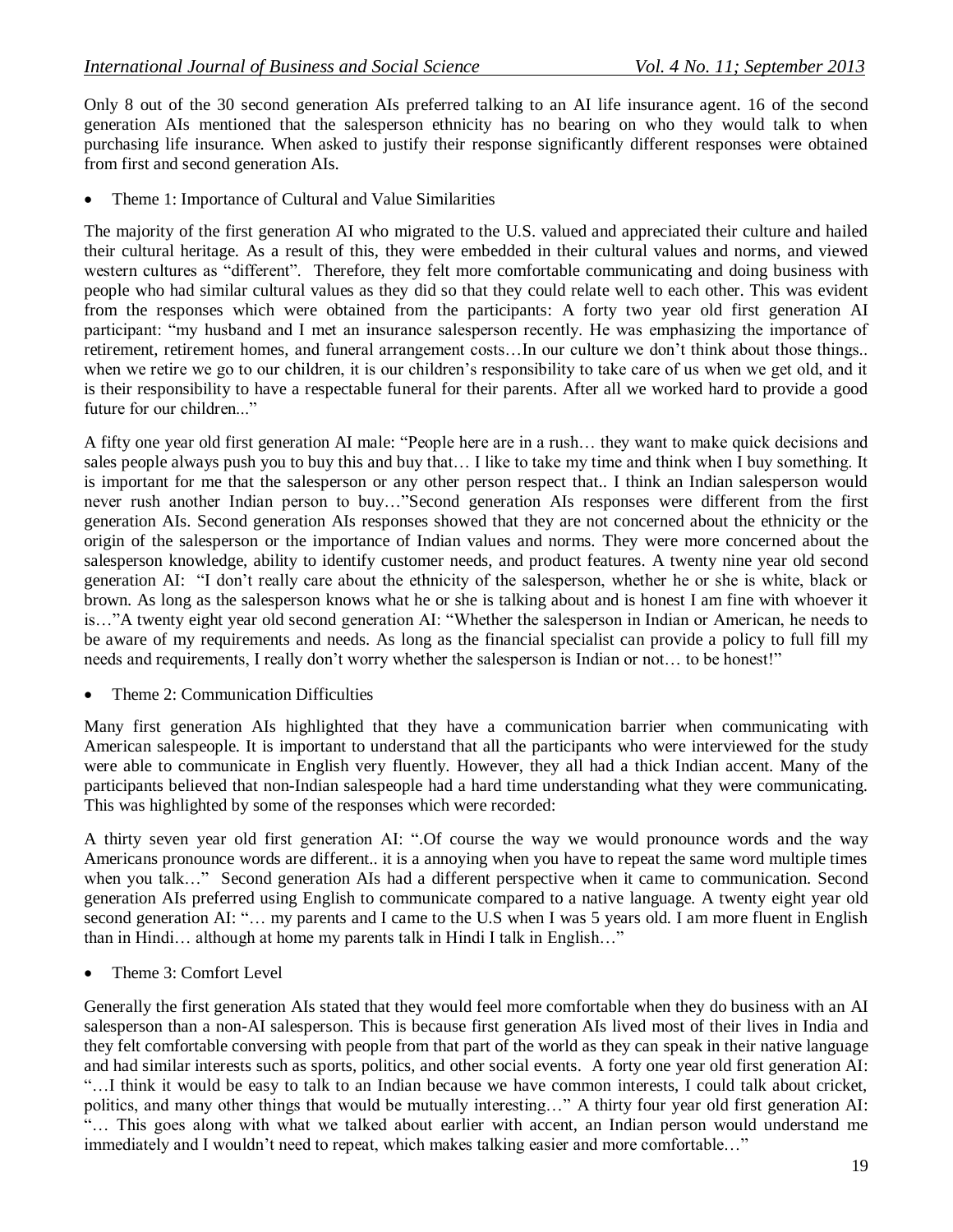This was drastically different to second generation AIs. They felt more comfortable doing business with American salespeople. This was mainly due to the fact that they were born or migrated to the U.S when they were very young and have adapted to the main stream U.S culture well. Second generation AIs were more biased towards the western culture. A twenty one year old second generation AI: "… I personally feel comfortable talking to a white salesperson than a Asian Indian salesperson. I don't know why.. maybe because all most all of my friends are America.." A twenty seven year old second generation AI: "I don't think it really matters. I am comfortable with any kind of a salesperson regardless where they come from… If I had to pick one I would go with an American salesperson because they are talk straight and to the point..."

Theme 4: Trust

In sales trust is an important dimension. For first generation AIs trust is an important element in any form of interactions. First generation AIs felt that an Indian salesperson would always have their best interest in mind because he or she is an Indian. Therefore first generation AIs trusted an Indian salesperson more than they would trust a non-Indian salesperson. A forty six year old first generation AI: "…if the salesperson is Indian I feel they would be more honest especially with us since we are Indians too..." A fifty two year old first generation AI: "…anyone can manipulate information or lie to you specially salespeople…whether it is Indian salesperson or not.. however, Indians here are a very close net group and we know each other well. So if an Indian salesperson tricks you it is easy for us to catch him and he will not be welcomed!..." Second generation AIs had a difference perspective of trust. They had no preference with regard to the salesperson's ethnicity but they had a more open perspective of trust when it came to business relationships. A twenty four year old second generation AI: "... If you are not careful anyone can take advantage of you so it is your responsibility to use common sense and be alert when dealing with any person..."

Theme 5: Helping Behavior

Both first and second generation AI preferred doing business with an Indian salesperson as they believed it was their responsibility to help each other. A forty three year old first generation AI: " If I had the chance to buy from two salespeople one Indian and the other non Indian I would buy from the Indian salesperson just because I want to help him out.." A fifty four year old first generation AI: "… we are thousand miles away from our country, so our country men should help each other…I would buy from a Indian salesperson because he is from India…" A twenty four year old second generation AI: "Although I am born in the U.S I have of an Indian origin….I would buy from an Indian salesperson if I that could help him or her out…"

### *Discussion and Implications*

This study provides valuable insights to salespeople and sales managers when addressing the important question of cross-cultural marketing. The study findings showed that salespeople cannot categorize AI as one demographic unit as different generations have acculturated to the main stream U.S culture differently hence has different perceptions and needs.

### **Selling to First Generation AIs**

When selling to AI customers it is important that salespeople understand that they have different needs and wants which are derived from their cultural values and norms. Therefore, it is pivotal that salespeople are well aware, knowledgeable and sensitive to those customers needs.

First generation AIs will only purchase if salespeople are able to provide appropriate recommendations for their specific needs. If salespeople are unable to show how their products or services would help solve customers' needs, customers would resist to purchase. When selling to first generation AIs, salespeople should be aware of their communication barrier. It is not to state that they are poor in their language skills, but first generation AIs have an accent that is unique and salespeople need to have more patience and pay close attention to what and how they communicate. AIs put a great emphasize on trust when purchasing from salespeople. For first generation AIs trust is cultivated through salespersons interactions. It was evident that first generation AIs are more likely to trust salespeople who can relate well to the them, therefore it is important that salespeople are aware and knowledgeable about AI culture, interests, and sports.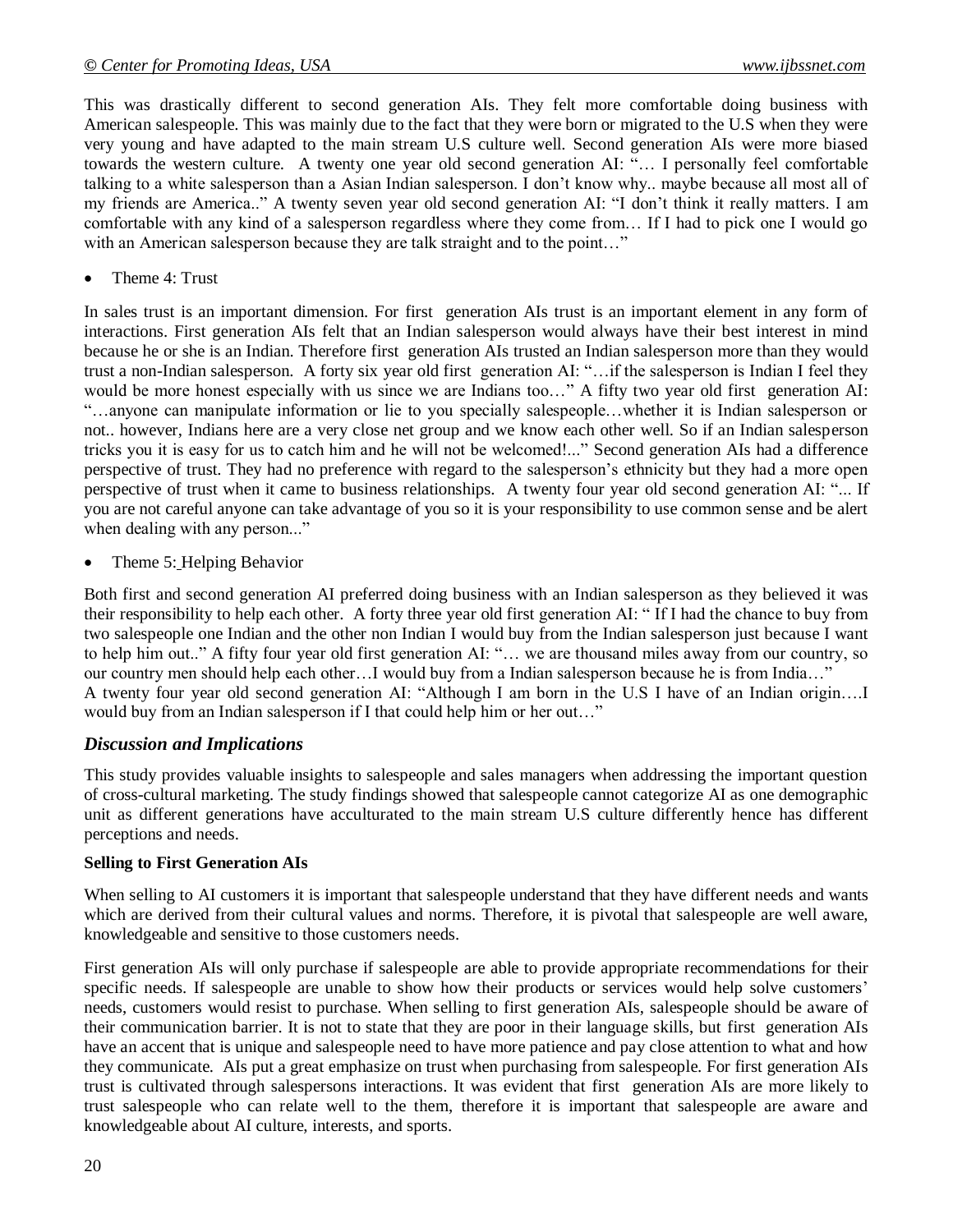First generation AIs are very laid back and therefore they take more time when making decisions. Salespeople should be sensitive to this and provide them with more time to make purchasing decisions without using sales tactics to create a sense of urgency to close sales.

#### **Selling to Second Generation Als**

Second generation AIs are very different when compared to first generation AIs. Second generation AIs were either born in the U.S or migrated to the U.S when they were very young children. Second generation AIs are well acculturated to the main stream U.S culture and they portray close similarities to U.S. consumers. It is important that salespeople understand whether an AI customer is a first generation AI or a second generation AI as they have very different purchasing behaviors and needs. Second generation AIs had no bias towards the ethnicity of the salesperson. They are more focused on the transaction attributes such as product features, benefits, and price when making a purchase rather than the ethnicity of the salesperson.

Another key finding was that the second generation AIs was more comfortable doing business with American salespeople compared to Indian salespeople. Second generation AIs trusted salespeople who were skilled, educated and had past experience in selling. Both first and second generation AIs agreed that they would purchase from Indian salespeople to help them achieve their sales goals. This is an important implication because the AI population in the U.S. is on the rise and compared to other ethnic groups AIs are educated and are wealthy (U.S Census 2010). Sales managers should consider hiring sales people of Indian origin to enhance and cultivate relationships with AI customers as they are more likely to purchase from Indian salespeople compared to non-Indian salespeople.

## *Limitations And Suggestions For Future Research*

A key limitation of this study was that first generation AIs were older, on average, than the second generation AIs. Also, many of the first generation AIs were married, had families, and had more responsibilities than the second generation AIs. Therefore, the age difference had a significant impact on their level of exposure and maturity levels of each participant. India is a country with many religions, castes, and ethnic groups. However, the geographic origin of participants might have an influence on their cultural values. It would be interesting to explore the impact of the region of origin in India, religion, caste, and how these factors influence acculturation to the US and how they impact customer and salesperson interaction. It would be interesting to conduct a quantitative analysis using a relatively large sample to identify if there are other factors that influence customerssalesperson interaction and customer's purchase intention of Asian Indian immigrants and to confirm the themes derived from this study.